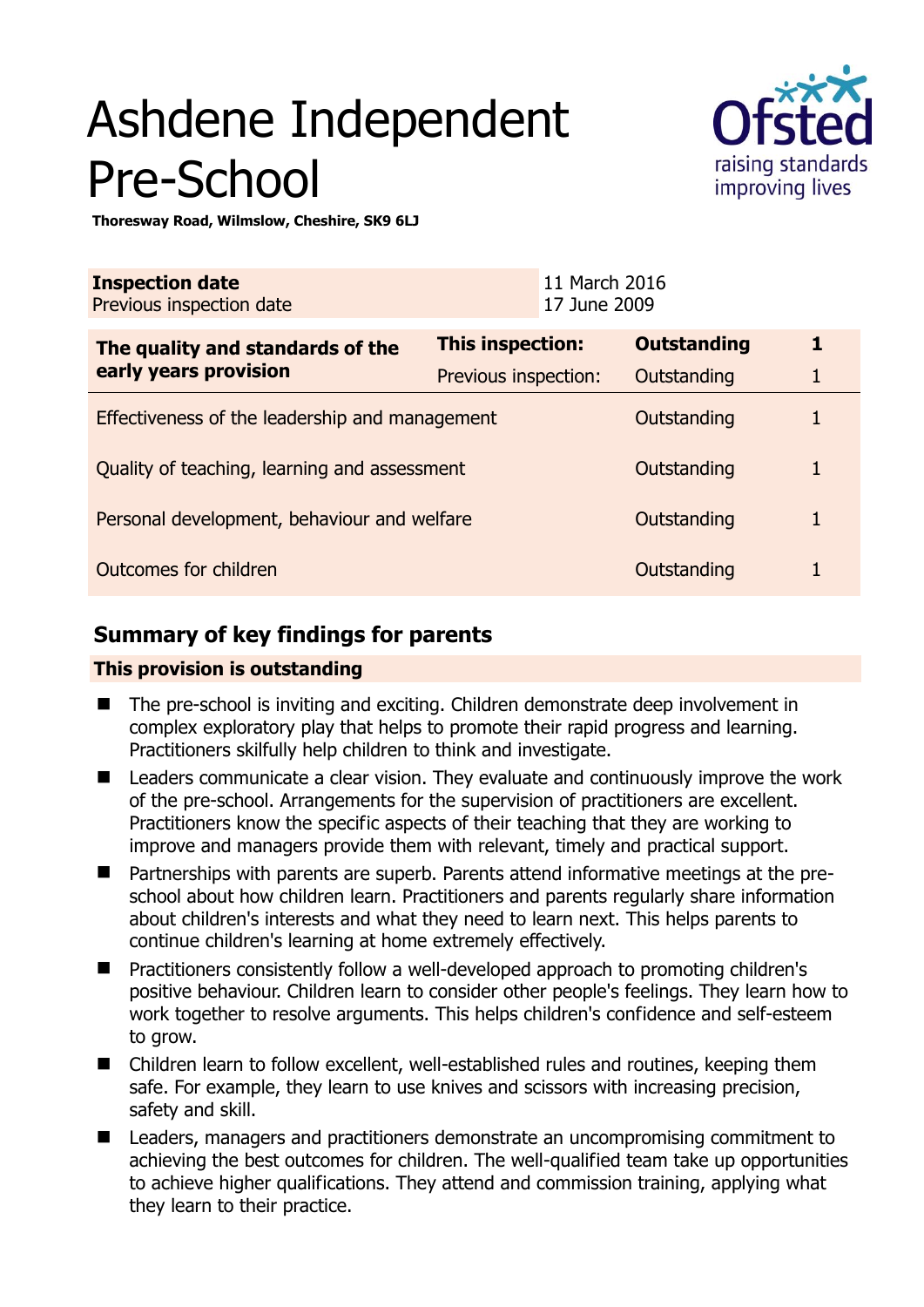## **What the setting needs to do to improve further**

### **To further improve the quality of the early years provision the provider should:**

■ evaluate the impact on children's outcomes of planned changes to arrangements for sharing information with other providers.

### **Inspection activities**

- The inspector observed the quality of teaching during activities indoors and outdoors. She assessed the impact this has on children's learning.
- The inspector completed a joint observation with the manager.
- The inspector held a meeting with the manager. She looked at relevant documentation, such as the pre-school's self-evaluation and evidence of the suitability of staff.
- The inspector spoke to a small selection of parents during the inspection and took account of their views.

**Inspector**  Susan King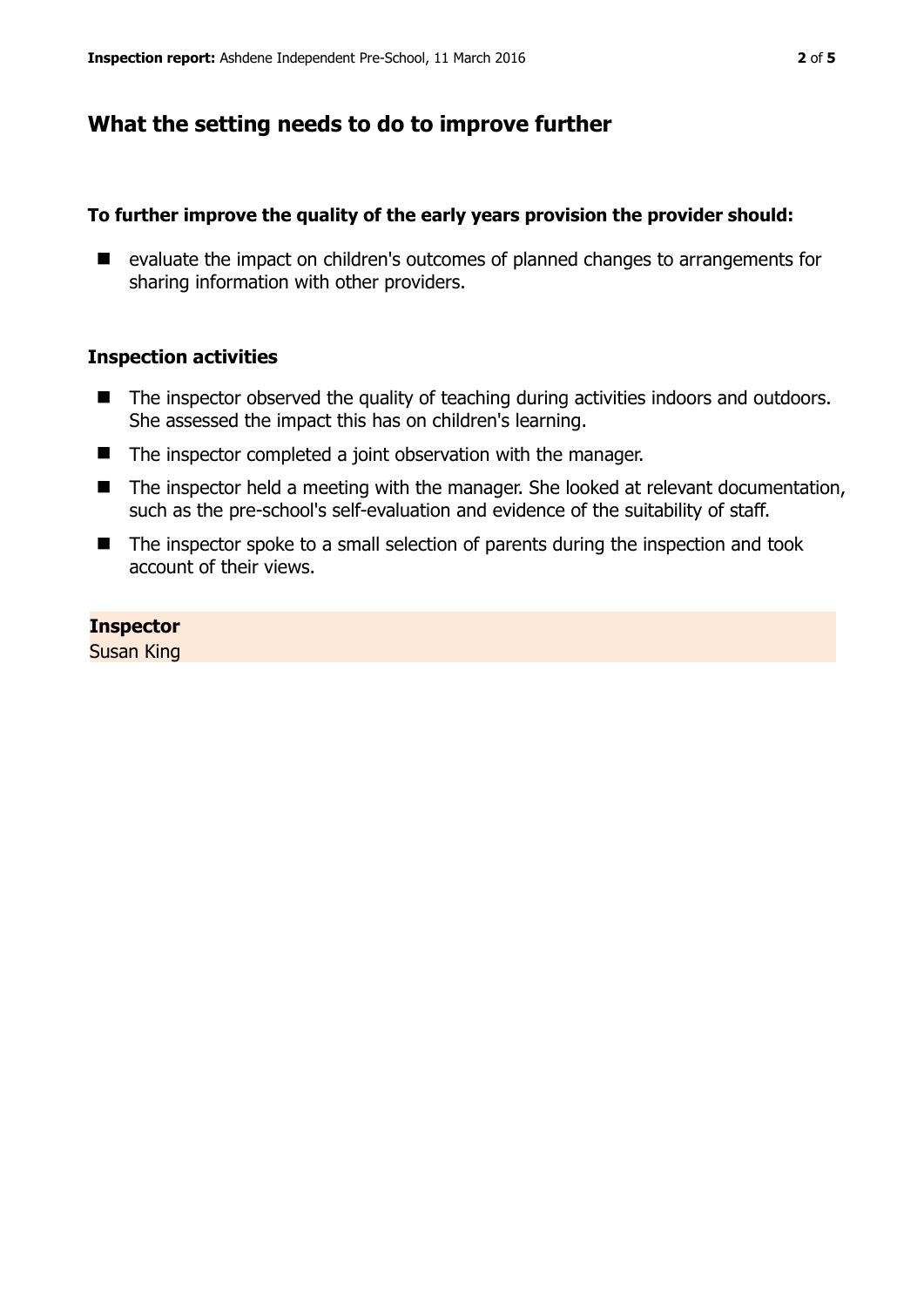# **Inspection findings**

## **Effectiveness of the leadership and management is outstanding**

Outstanding leadership underpins an uncompromising drive to maintain excellent provision. The parent committee ably provides professional guidance and support to the pre-school manager. The manager establishes effective systems for checking the quality of teaching. She sets high standards and helps practitioners to meet them. For example, she identifies the quality of practitioners' interactions with children as a topic for further improvement. Practitioners work together to establish a consistent approach to interactions. Children learn to expect every practitioner to be interested, encouraging and challenging. Practitioners share accurate and insightful information about children's achievement when children move to school. Managers intend to implement changes to the existing arrangements, so that the continuity for children's care and education improves even further. Safeguarding is effective. The comprehensive programme of in-house training includes regular revision of the pre-school's safeguarding procedures.

## **Quality of teaching, learning and assessment is outstanding**

All practitioners demonstrate superb understanding of how children learn. They make observations of children's learning and use them to design activities that challenge and interest all children. One example is provided when children are ready to add numbers together. Practitioners set up a target practice activity with numbers and wet sponges. They carefully show children how to use their fingers to add their score to the total. The activity also helps to promote children's physical development and the accuracy of their throwing improves. Managers regularly check the progress of all children, ensuring that the programme of activities is highly challenging and leads to children's swift progress.

## **Personal development, behaviour and welfare are outstanding**

Relationships in the pre-school are exceptional. Children confidently seek help from practitioners. They proudly show practitioners and parents the things they have written, drawn or made. The indoor and outdoor learning environments are inspiring. Children constantly find new things to excite their curiosity and practitioners encourage children to use the resources innovatively. Children are consulted and their ideas are included when changes are planned. For example, children helped to design an adventure trail and den in a space outdoors. Children become independent. At snack time, they choose and skilfully prepare the food they want to eat.

#### **Outcomes for children are outstanding**

Children are enthusiastic and successful learners who are ready to start school. They carry out their own ideas thoughtfully and inventively. Children understand the different types of behaviour that are expected of them. They listen quietly and attentively to stories and follow instructions. They behave noisily and energetically when they explore the different sounds that their giant percussion tubes make outside. Children understand the purposes of writing. They confidently demonstrate early writing skills. Children understand numbers in everyday contexts. Children work alone and cooperatively. All children, including those in receipt of additional funding, make rapid progress in their learning.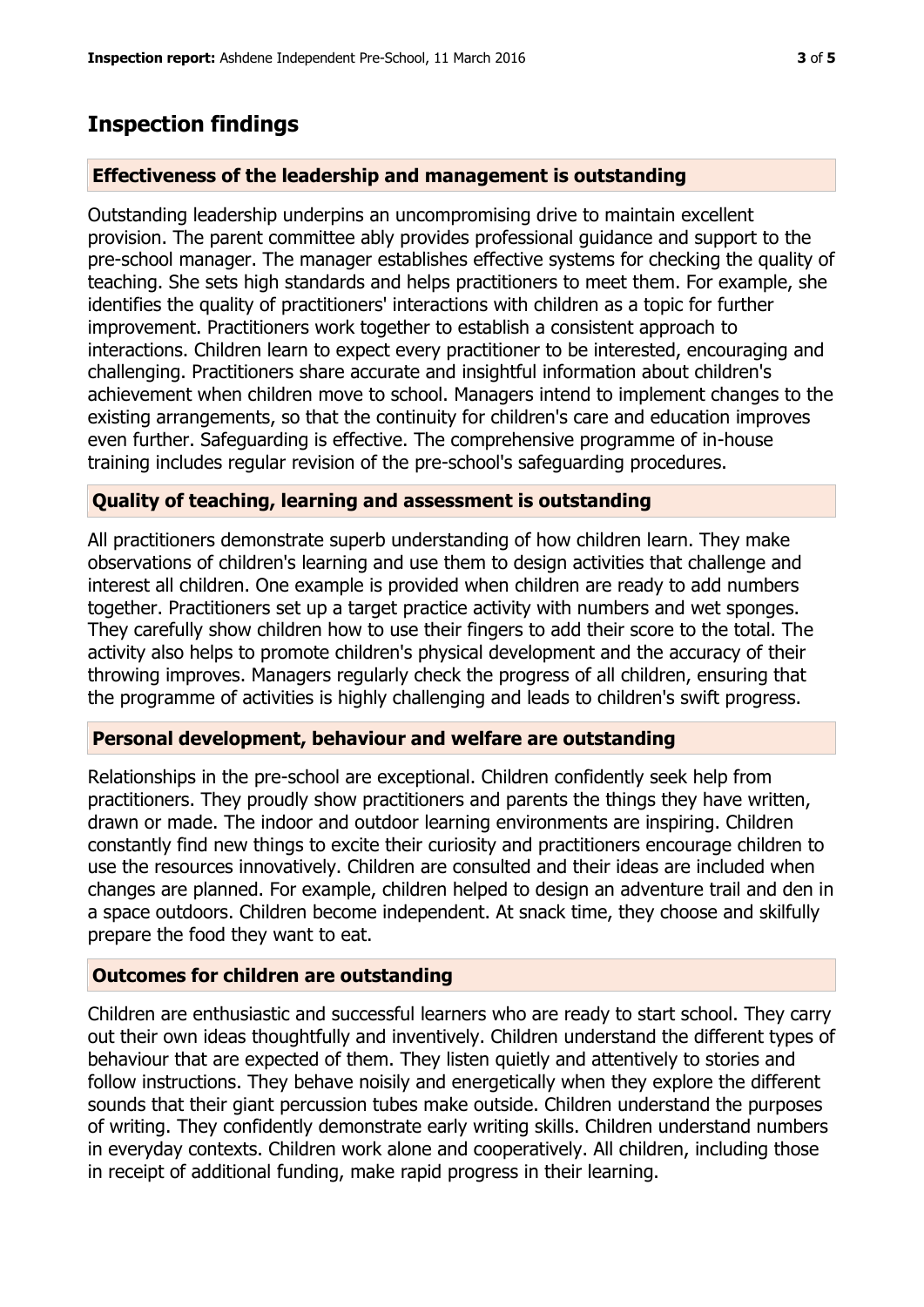## **Setting details**

| Unique reference number       | 304957                                                                               |  |
|-------------------------------|--------------------------------------------------------------------------------------|--|
| <b>Local authority</b>        | <b>Cheshire East</b>                                                                 |  |
| <b>Inspection number</b>      | 855074                                                                               |  |
| <b>Type of provision</b>      | Full-time provision                                                                  |  |
| Day care type                 | Childcare - Non-Domestic                                                             |  |
| <b>Registers</b>              | Early Years Register, Compulsory Childcare<br>Register, Voluntary Childcare Register |  |
| Age range of children         | $2 - 4$                                                                              |  |
| <b>Total number of places</b> | 48                                                                                   |  |
| Number of children on roll    | 84                                                                                   |  |
| <b>Name of provider</b>       | Ashdene Independent Pre-School Committee                                             |  |
| Date of previous inspection   | 17 June 2009                                                                         |  |
| <b>Telephone number</b>       | 01625 521794                                                                         |  |

Ashdene Independent Pre-School was registered in 1987. The pre-school employs 13 members of childcare staff. Of these, two hold appropriate early years qualifications at level 6, one at level 5 and four at level 3. One member of staff has Early Years Teacher status and one has Qualified Teacher Status. The pre-school opens from Monday to Friday during school term time. Sessions are from 8.45am until 3.15pm. The pre-school provides funded early education for two-, three- and four-year-old children.

This inspection was carried out by Ofsted under sections 49 and 50 of the Childcare Act 2006 on the quality and standards of provision that is registered on the Early Years Register. The registered person must ensure that this provision complies with the statutory framework for children's learning, development and care, known as the Early Years Foundation Stage.

Any complaints about the inspection or the report should be made following the procedures set out in the guidance 'Complaints procedure: raising concerns and making complaints about Ofsted', which is available from Ofsted's website: www.gov.uk/government/organisations/ofsted. If you would like Ofsted to send you a copy of the guidance, please telephone 0300 123 4234, or email enquiries@ofsted.gov.uk.